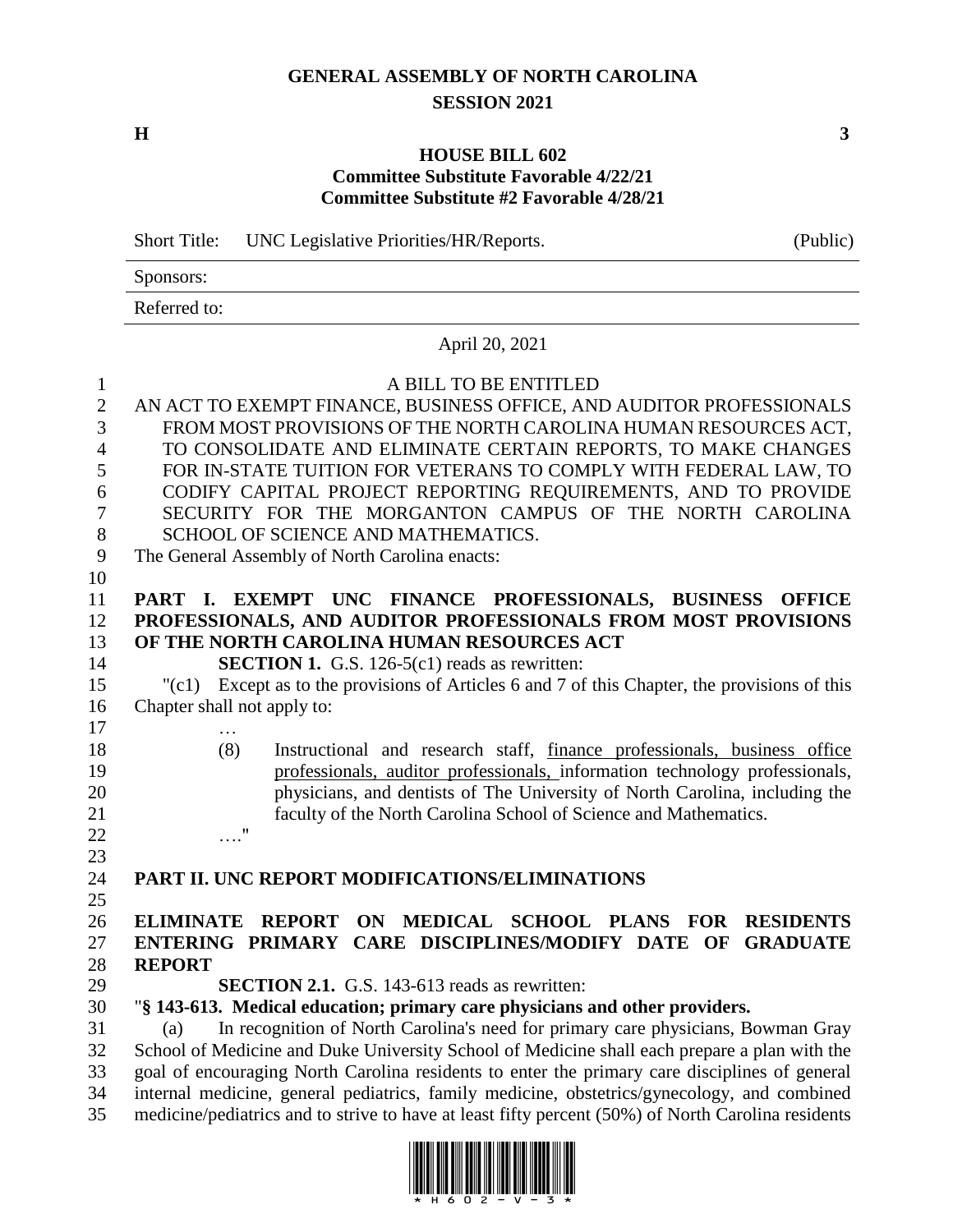## **General Assembly Of North Carolina Session 2021**

 graduating from each school entering these disciplines. These schools of medicine shall present their plans to the Board of Governors of The University of North Carolina by April 15, 1996, and shall update and present their plans every two years thereafter. The Board of Governors shall report to the Joint Legislative Education Oversight Committee by May 15, 1996, and every two years thereafter on the status of these efforts to strengthen primary health care in North Carolina. (b) The Board of Governors of The University of North Carolina shall set goals for the Schools of Medicine at the University of North Carolina at Chapel Hill and the School of Medicine at East Carolina University for increasing the percentage of graduates who enter residencies and careers in primary care. A minimum goal should be at least sixty percent (60%) 10 of graduates entering primary care disciplines. Each school shall submit a plan with strategies to reach these goals of increasing the number of graduates entering primary care disciplines to the Board by April 15, 1996, and shall update and present the plans every two years thereafter. The Board of Governors shall report to the Joint Legislative Education Oversight Committee by May 14 15, 1996, and every two years thereafter on the status of these efforts to strengthen primary health 15 eare in North Carolina.

 Primary care shall include the disciplines of family medicine, general pediatric medicine, general internal medicine, internal medicine/pediatrics, and obstetrics/gynecology.

 (b1) The Board of Governors of The University of North Carolina shall set goals for State-operated health professional schools that offer training programs for licensure or certification of physician assistants, nurse practitioners, and nurse midwives for increasing the percentage of the graduates of those programs who enter clinical programs and careers in primary 22 care. Each State operated health professional school shall submit a plan with strategies for increasing the percentage to the Board by April 15, 1996, and shall update and present the plan every two years thereafter. The Board of Governors shall report to the Joint Legislative Education Oversight Committee by May 15, 1996, and every two years thereafter on the status of these efforts to strengthen primary health care in North Carolina.

 (c) The Board of Governors of The University of North Carolina shall further initiate whatever changes are necessary on admissions, advising, curriculum, and other policies for State-operated medical schools and State-operated health professional schools to ensure that larger proportions of students seek residencies and clinical training in primary care disciplines. The Board shall work with the Area Health Education Centers and other entities, adopting whatever policies it considers necessary to ensure that residency and clinical training programs have sufficient residency and clinical positions for graduates in these primary care specialties. As used in this subsection, health professional schools are those schools or institutions that offer training for licensure or certification of physician assistants, nurse practitioners, and nurse midwives.

 (d) The progress of the private and State-operated medical schools and State-operated health professional schools towards increasing the number and proportion of graduates entering primary care shall be monitored annually by the Board of Governors of The University of North Carolina. Monitoring data shall include (i) the entry of State-supported graduates into primary care residencies and clinical training programs, and (ii) the specialty practices by a physician and each midlevel provider who were State-supported graduates as of a date five years after graduation. The Board of Governors shall certify data on graduates, their residencies and clinical 44 training programs, and subsequent careers by November-April 15 of each calendar year, 45 beginning in November of 2012, April of 2022, to the Fiscal Research Division of the Legislative Services Office and to the Joint Legislative Education Oversight Committee.

 (e) The information provided in subsection (d) of this section shall be made available to the Appropriations Committees of the General Assembly for their use in future funding decisions on medical and health professional education."

## **EXEMPT UNC FROM REPORT ON GOVERNMENT FEES**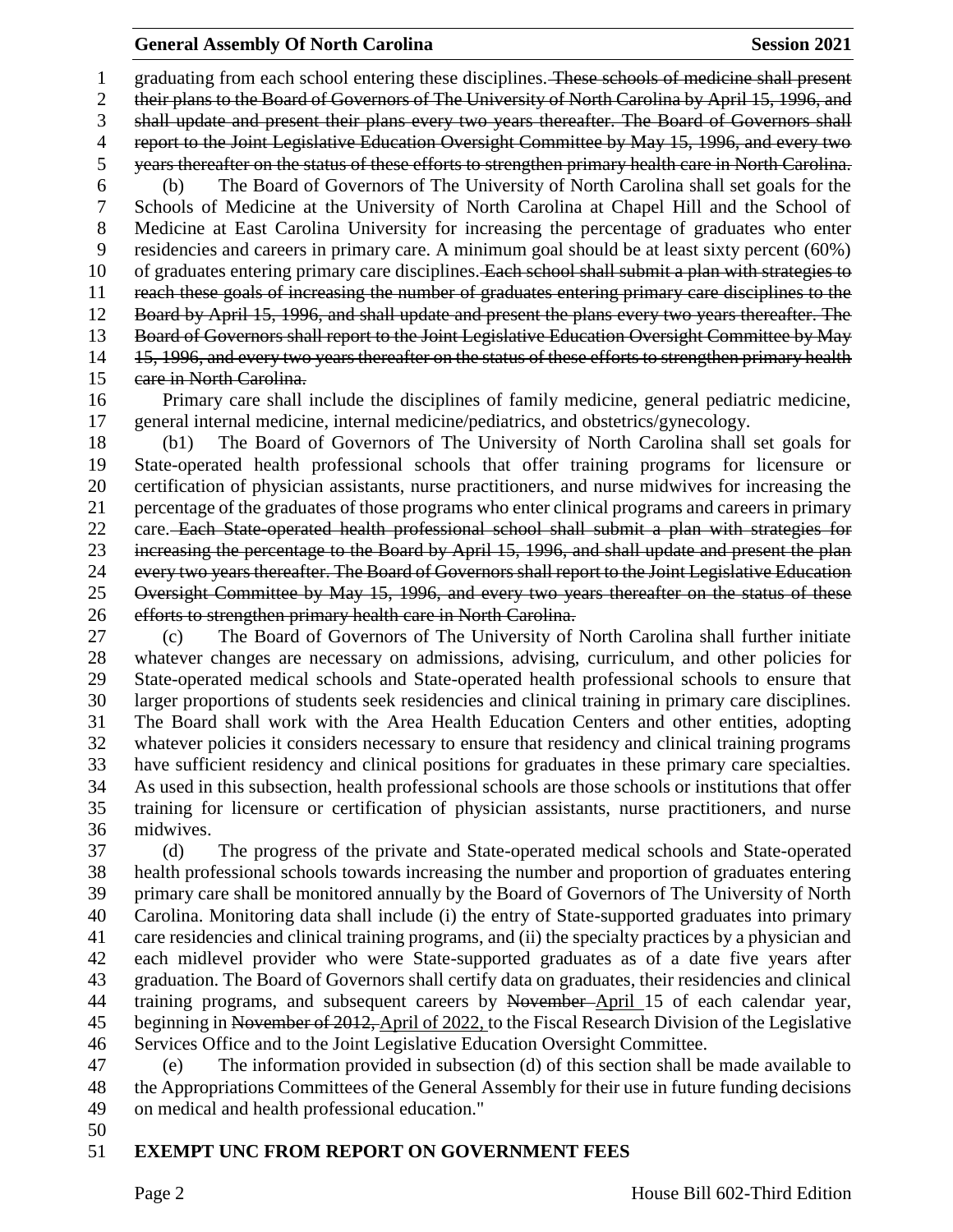| <b>General Assembly Of North Carolina</b> |                                                                             | <b>Session 2021</b>                                                                                 |
|-------------------------------------------|-----------------------------------------------------------------------------|-----------------------------------------------------------------------------------------------------|
|                                           | <b>SECTION 2.2.(a)</b> G.S. 143C-9-4 reads as rewritten:                    |                                                                                                     |
| "§ 143C-9-4. Biennial fee report.         |                                                                             |                                                                                                     |
| (a)                                       |                                                                             | The Office of State Budget and Management shall prepare a report biennially on the                  |
|                                           |                                                                             | fees charged by each State department, bureau, division, board, commission, institution, and        |
|                                           |                                                                             | agency during the previous two fiscal years. The report shall include the statutory or regulatory   |
|                                           |                                                                             | authority for each fee, the amount of the fee, when the amount of the fee was last changed, the     |
|                                           |                                                                             | number of times the fee was collected during the prior fiscal year, and the total receipts from the |
|                                           |                                                                             |                                                                                                     |
| fee during the prior fiscal year.         |                                                                             |                                                                                                     |
| (b)                                       |                                                                             | The provisions of subsection (a) of this section shall not apply to The University of               |
| North Carolina."                          |                                                                             |                                                                                                     |
|                                           | <b>SECTION 2.2.(b)</b> G.S. 116-11(9b) reads as rewritten:                  |                                                                                                     |
| "(9b)                                     |                                                                             | The Board of Governors shall report by February 1 of each year to the Joint                         |
|                                           |                                                                             | Legislative Education Oversight Committee, the Senate Appropriations                                |
|                                           |                                                                             | Committee on Education/Higher Education, the House of Representatives                               |
|                                           |                                                                             | Appropriations Subcommittee on Education, and the Fiscal Research Division                          |
|                                           |                                                                             | on the actions and adjustments necessary to its budgetary policies, regulations,                    |
|                                           |                                                                             | and standards resulting from the Current Operations Appropriations Act for                          |
|                                           |                                                                             | the administration and operation of The University of North Carolina and the                        |
|                                           |                                                                             | distribution of State and federal funds to constituent institutions. The report                     |
|                                           |                                                                             | shall include at least the following information for each constituent institution:                  |
| a.                                        |                                                                             | Guidelines related to State salaries of University of North Carolina                                |
|                                           |                                                                             | employees, including range, median, and mean of faculty salaries at                                 |
|                                           | the institution.                                                            |                                                                                                     |
| $\cdots$                                  |                                                                             |                                                                                                     |
| <u>k.</u>                                 |                                                                             | The total amount of mandatory student fee revenue collected by                                      |
|                                           | institution and fee type.                                                   |                                                                                                     |
| <u>l.</u>                                 |                                                                             | Any source of student auxiliary revenue that represents greater than                                |
|                                           |                                                                             | ten percent (10%) of the overall student auxiliary revenue by                                       |
|                                           | institution and revenue type.                                               |                                                                                                     |
| m.                                        |                                                                             | Any source of sales revenue that represents greater than ten percent                                |
|                                           |                                                                             | (10%) of the overall sales revenue by institution and sales revenue                                 |
|                                           | type."                                                                      |                                                                                                     |
|                                           |                                                                             |                                                                                                     |
| <b>MODIFY REPORT</b>                      | RESEARCH COLLABORATIONS ON<br>ON                                            | <b>MILITARY</b>                                                                                     |
| <b>BEHAVIORAL HEALTH</b>                  |                                                                             |                                                                                                     |
|                                           | <b>SECTION 2.3.</b> Section 10(d) of S.L. 2011-185 reads as rewritten:      |                                                                                                     |
|                                           |                                                                             | "SECTION 10.(d) On-By July 1, 2012, 2021, and annually thereafter, the General                      |
|                                           |                                                                             | Administration of The University of North Carolina System Office shall report its findings to the   |
|                                           |                                                                             | Joint Legislative Health Care Oversight Committee and to the House of Representatives and           |
|                                           |                                                                             | Senate Appropriations Subcommittees on Health and Human Services. House Homeland                    |
|                                           | Security, Military, and Veterans Affairs Committee."                        |                                                                                                     |
|                                           |                                                                             |                                                                                                     |
| <b>EDUCATOR</b>                           | PREPARATION/RECRUITMENT/EFFECTIVENESS                                       | <b>REPORT</b>                                                                                       |
| <b>CONSOLIDATION</b>                      |                                                                             |                                                                                                     |
|                                           |                                                                             | <b>SECTION 2.4.(a)</b> Report on Number of School Administrators. $-$ G.S. 116-74.21(c)             |
| is repealed.                              |                                                                             |                                                                                                     |
|                                           |                                                                             | <b>SECTION 2.4.(b)</b> Future Teachers of North Carolina Report. $-$ G.S. 116-41.32 is              |
| repealed.                                 |                                                                             |                                                                                                     |
|                                           |                                                                             | <b>SECTION 2.4.(c)</b> UNC-NCCCS $2+2$ E-Learning Initiative. – Section 9.7(c) of S.L.              |
|                                           | 2008-107, as amended by Section 9.3(c) of S.L. 2010-31, reads as rewritten: |                                                                                                     |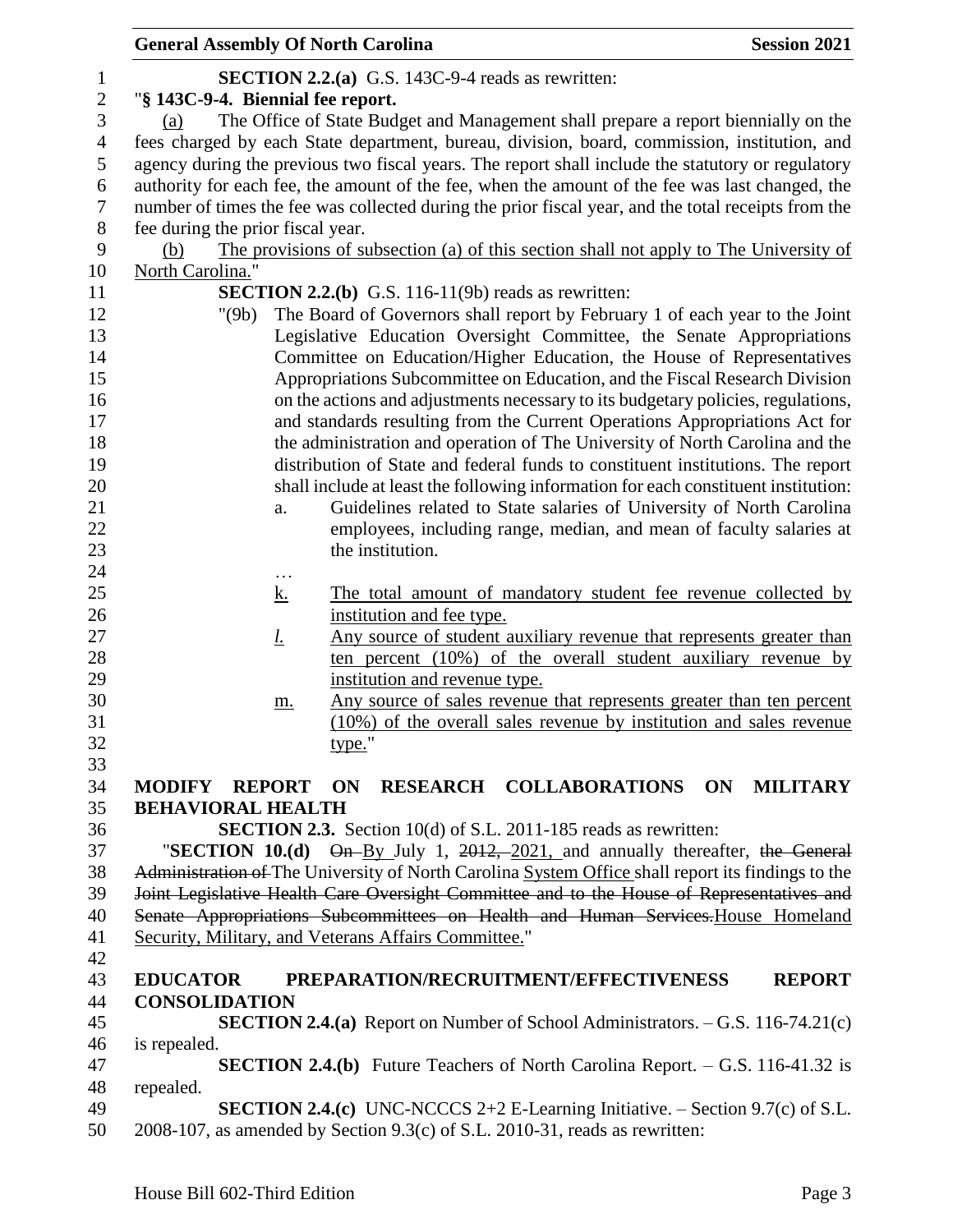|                  | <b>General Assembly Of North Carolina</b><br><b>Session 2021</b>                                                                               |
|------------------|------------------------------------------------------------------------------------------------------------------------------------------------|
| 1                | "SECTION 9.7.(c) The University of North Carolina and Community Colleges System                                                                |
| $\sqrt{2}$       | Office shall report by April 15, 2011, and annually thereafter, to the Joint Legislative Education                                             |
| 3                | Oversight Committee, the State Board of Education, the Office of State Budget and Management,                                                  |
| $\overline{4}$   | and the Fiscal Research Division of the General Assembly on the implementation of the                                                          |
| 5                | $UNC-NCCCS 2+2 E-Learning Initiative. This report shall include:$                                                                              |
| 6                | The courses and programs within the $2+2$ E-Learning Initiative;<br>(1)                                                                        |
| $\boldsymbol{7}$ | The total number of prospective teachers that have taken or are taking part in<br>(2)                                                          |
| $8\,$            |                                                                                                                                                |
| 9                | this initiative to date broken down by the current academic period and each of<br>the previous academic periods since the program's inception; |
|                  |                                                                                                                                                |
| 10<br>11         | The total number of teachers currently in the State's classrooms, by local<br>(3)                                                              |
| 12               | school administrative unit, who have taken part in this initiative;                                                                            |
|                  | The change in the number of teachers available to schools since the program's<br>(4)                                                           |
| 13               | inception;                                                                                                                                     |
| 14               | The qualitative data from students, teachers, local school administrative unit<br>(5)                                                          |
| 15               | personnel, university personnel, and community college personnel as to the                                                                     |
| 16               | impact of this initiative on our State's teaching pool; and                                                                                    |
| 17               | An explanation of the expenditures and collaborative programs between the<br>(6)                                                               |
| 18               | North Carolina Community College System and The University of North                                                                            |
| 19               | Carolina, including recommendations for improvement."                                                                                          |
| 20               | <b>SECTION 2.4.(d)</b> G.S. 116-11(12d) reads as rewritten:                                                                                    |
| 21               | "(12d) The Board of Governors shall provide a comprehensive annual report on                                                                   |
| 22               | teacher education educator preparation efforts at The University of North                                                                      |
| 23               | Carolina. The report shall include information about teacher education                                                                         |
| 24               | educator preparation and recruitment, $2+2$ initiatives, distance education                                                                    |
| 25               | programs focused on teacher education, and professional development                                                                            |
| 26               | programs for teachers and school administrators. initiatives to improve                                                                        |
| 27               | educator quality, student success measures, and strategic research and related                                                                 |
| 28               | efforts. The teacher education educator preparation report shall be due on                                                                     |
| 29               | April-October 15 of each year to the Joint Legislative Education Oversight                                                                     |
| 30               | Committee and Committee. The Board shall provide a copy of the report to                                                                       |
| 31<br>32         | the State Board of Education."                                                                                                                 |
| 33               | ELIMINATE CONSULTATION WITH GOV OPS ON DEBT FOR GOLF                                                                                           |
|                  | <b>COURSES/TRANSIENT ACCOMMODATIONS FACILITIES</b>                                                                                             |
| 34<br>35         |                                                                                                                                                |
|                  | <b>SECTION 2.5.</b> G.S. 66-58(h) is repealed.                                                                                                 |
| 36<br>37         | ELIMINATE REPORT ON UNC SYSTEM PRESIDENT'S STRATEGIC INITIATIVE                                                                                |
| 38               | <b>RESERVE FUNDS FOR SPECIAL PROJECTS</b>                                                                                                      |
| 39               | <b>SECTION 2.6.</b> The University of North Carolina System Office shall not be required                                                       |
| 40               | to submit an annual report to the Joint Legislative Education Oversight Committee on the use of                                                |
|                  | funds from The University of North Carolina President's Strategic Initiative Reserve but shall                                                 |
| 41<br>42         | make this information available upon request to the Fiscal Research Division of the General                                                    |
| 43               |                                                                                                                                                |
|                  | Assembly.                                                                                                                                      |
| 44<br>45         | <b>ELIMINATE UNC ENROLLMENT GROWTH PROJECTION REPORT</b>                                                                                       |
| 46               | <b>SECTION 2.7.</b> G.S. 116-30.7 is repealed.                                                                                                 |
| 47               |                                                                                                                                                |
| 48               | <b>ELIMINATE REPORT ON DEFAULTS ON PROJECTS WITHOUT PERFORMANCE</b>                                                                            |
| 49               | <b>BONDS</b>                                                                                                                                   |
| 50               | <b>SECTION 2.8.</b> Section 1.2 of S.L. 2010-148 reads as rewritten:                                                                           |
|                  |                                                                                                                                                |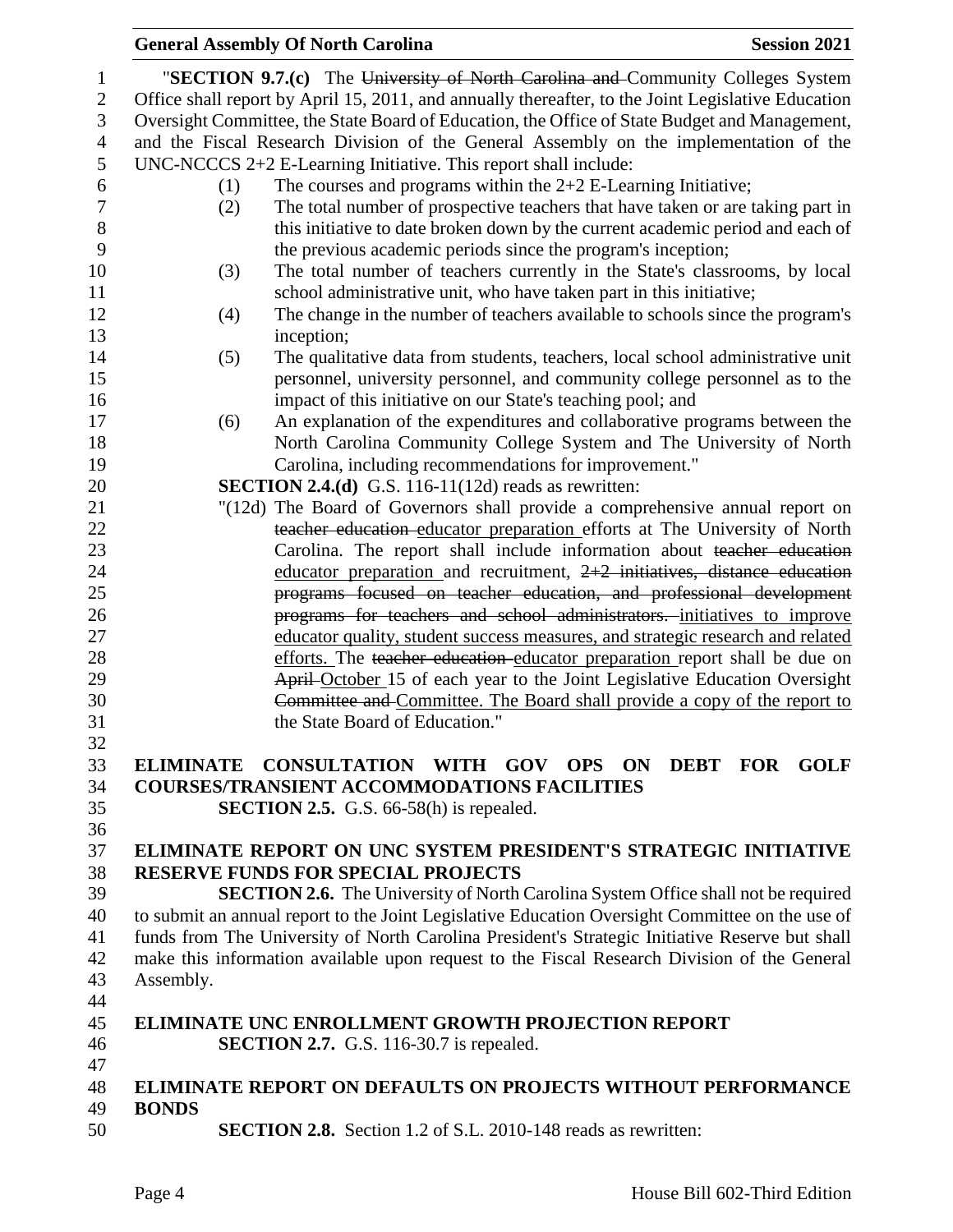|                              | <b>General Assembly Of North Carolina</b>                                                                                                                                                               | <b>Session 2021</b> |
|------------------------------|---------------------------------------------------------------------------------------------------------------------------------------------------------------------------------------------------------|---------------------|
| $\mathbf{1}$<br>$\mathbf{2}$ | "SECTION 1.2. The Department of Transportation ("DOT"), The University of North<br>Carolina and its constituent institutions ("UNC"), ("DOT") and the Department of Administration                      |                     |
| 3                            | ("DOA") shall monitor all projects in those agencies and institutions that are let without a                                                                                                            |                     |
| $\overline{4}$               | performance or payment bond to determine the number of defaults on those projects, the cost to                                                                                                          |                     |
| 5                            | complete each defaulted project, and each project's contract price. Beginning March 1, 2011, and                                                                                                        |                     |
| 6                            | annually thereafter, DOT, UNC, DOT and DOA shall report this information to the Joint                                                                                                                   |                     |
| $\boldsymbol{7}$<br>$8\,$    | Legislative Committee on Governmental Operations."                                                                                                                                                      |                     |
| 9                            | REQUIRE UNC TO ADOPT RULES FOR REPORTING ON CERTAIN CONTRACTS                                                                                                                                           |                     |
| 10                           | UNDER A PUBLIC-PRIVATE PARTNERSHIP                                                                                                                                                                      |                     |
| 11                           | <b>SECTION 2.9.</b> G.S. 143-133.1 reads as rewritten:                                                                                                                                                  |                     |
| 12                           | "§ 143-133.1. Reporting.                                                                                                                                                                                |                     |
| 13                           |                                                                                                                                                                                                         |                     |
| 14                           | The Except as provided in subsection (b1) of this section, the Secretary of<br>(b)                                                                                                                      |                     |
| 15                           | Administration shall adopt rules to implement the provisions of this section, including the format                                                                                                      |                     |
| 16                           | and frequency of reporting.                                                                                                                                                                             |                     |
| 17                           | The Board of Governors of The University of North Carolina shall adopt rules to<br>(b1)                                                                                                                 |                     |
| 18                           | implement the provisions of this section for The University of North Carolina, including the                                                                                                            |                     |
| 19                           | format and frequency of reporting. The rules shall include that constituent institutions of The                                                                                                         |                     |
| 20                           | University of North Carolina shall report the information required by subsection (a) of this                                                                                                            |                     |
| 21                           | section to the Board of Governors on an annual basis.                                                                                                                                                   |                     |
| 22                           | $\ldots$ "                                                                                                                                                                                              |                     |
| 23                           |                                                                                                                                                                                                         |                     |
| 24                           | PART III. IN-STATE TUITION/VETERANS/FEDERAL LAW COMPLIANCE                                                                                                                                              |                     |
| 25                           | <b>SECTION 3.</b> G.S. 116-143.3A reads as rewritten:                                                                                                                                                   |                     |
| 26                           | "§ 116-143.3A. Waiver of 12-month residency requirement for certain veterans and other                                                                                                                  |                     |
| 27                           | individuals.                                                                                                                                                                                            |                     |
| 28                           | $\cdots$                                                                                                                                                                                                |                     |
| 29                           | Waiver of 12-month residency requirement for certain veterans and other Certain<br>(b)                                                                                                                  |                     |
| 30                           | Individuals. - Any veteran, dependent of a veteran, or other individual who qualifies for                                                                                                               |                     |
| 31<br>32                     | admission to an institution of higher education as defined in G.S. $116-143.1(a)(3)$ is eligible to<br>be charged the in-State tuition rate and applicable mandatory fees for enrollment, to the extent |                     |
| 33                           | required by Section 702 of the Veterans Access, Choice, and Accountability Act of 2014, as                                                                                                              |                     |
| 34                           | amended, 38 U.S.C. § 3679, without satisfying the 12-month residency requirement under                                                                                                                  |                     |
| 35                           | G.S. 116-143.1, provided the individual meets all of the following criteria:                                                                                                                            |                     |
| 36                           |                                                                                                                                                                                                         |                     |
| 37                           | After the expiration of the three year period following discharge as described in 38<br>(d)                                                                                                             |                     |
| 38                           | U.S.C. § 3679(c), any enrolled individual who is eligible for in-State tuition under this section                                                                                                       |                     |
| 39                           | shall continue to be eligible for the in-State tuition rate so long as the covered individual remains                                                                                                   |                     |
| 40                           | continuously enrolled (other than during regularly scheduled breaks between courses, quarters,                                                                                                          |                     |
| 41                           | terms, or semesters) at that institution of higher education.                                                                                                                                           |                     |
| 42                           | $\ldots$ "                                                                                                                                                                                              |                     |
| 43                           |                                                                                                                                                                                                         |                     |
| 44                           | PART IV. CODIFY CAPITAL PROJECT REPORTING REQUIREMENTS                                                                                                                                                  |                     |
| 45                           | <b>SECTION 4.</b> Article 8 of Chapter 143C of the General Statutes is amended by adding                                                                                                                |                     |
| 46                           | the following new section to read:                                                                                                                                                                      |                     |
| 47                           | "§ 143C-8-14. Capital project reporting.                                                                                                                                                                |                     |
| 48                           | <u>Definitions. – The following definitions apply in this section:</u><br>(a)                                                                                                                           |                     |
| 49                           | Capital project. $-$ Any capital improvement, as that term is defined in<br>(1)                                                                                                                         |                     |
| 50                           | G.S. 143C-1-1, that is (i) funded in whole or in part with State funds, including                                                                                                                       |                     |
| 51                           | receipts, non-General Fund sources, or statutorily or constitutionally                                                                                                                                  |                     |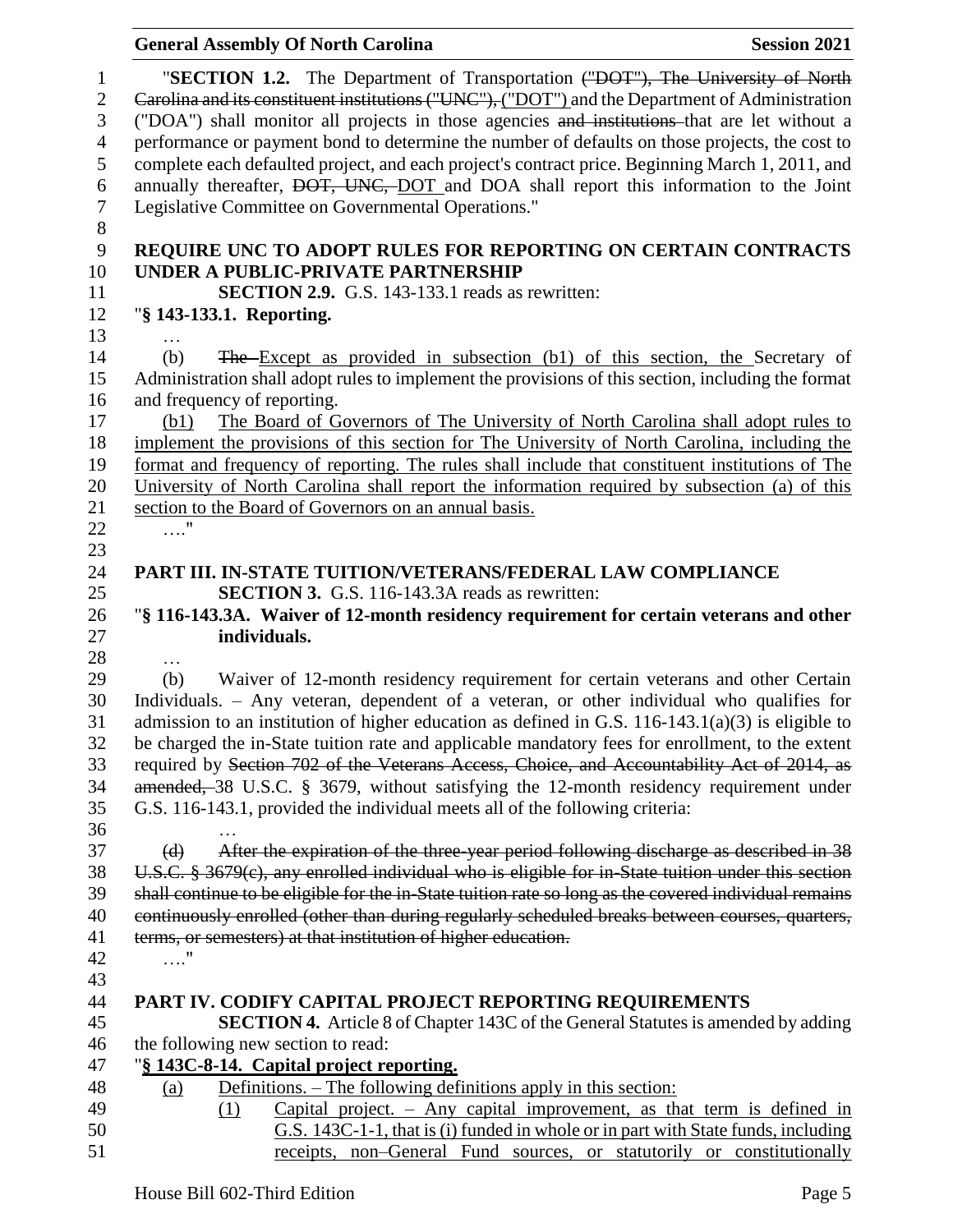|            |                  | <b>General Assembly Of North Carolina</b>                                                            | <b>Session 2021</b> |
|------------|------------------|------------------------------------------------------------------------------------------------------|---------------------|
|            |                  | authorized indebtedness of any kind, (ii) not complete, and (iii) authorized by                      |                     |
|            |                  | the General Assembly for a total project cost of at least ten million dollars                        |                     |
|            |                  | $$10,000,000$ .                                                                                      |                     |
|            | (2)              | <u>Construction phase. – The status of a particular capital project as described</u>                 |                     |
|            |                  | using the terms customarily employed in the design and construction                                  |                     |
|            |                  | industries.                                                                                          |                     |
| <u>(b)</u> |                  | <u>Reporting. – The following reports on capital projects are required:</u>                          |                     |
|            | (1)              | By October 1 and April 1 of each year, the following reports shall be submitted                      |                     |
|            |                  | to the Joint Legislative Oversight Committee on Capital Improvements and                             |                     |
|            |                  | the Fiscal Research Division:                                                                        |                     |
|            |                  | The Office of State Budget and Management shall report on the status<br>$\underline{a}$ .            |                     |
|            |                  | of capital projects funded from the State Capital and Infrastructure                                 |                     |
|            |                  | Fund or other State funds.                                                                           |                     |
|            |                  | <u>b.</u><br>Each State agency shall report on the status of agency capital projects                 |                     |
|            |                  | funded from non-State funds.                                                                         |                     |
|            | (2)              | Beginning January 1, and quarterly thereafter, each State agency shall report                        |                     |
|            |                  | on the status of agency capital projects to the Office of State Budget and                           |                     |
|            |                  | Management.                                                                                          |                     |
| (c)        |                  | <u>Report Contents. – The reports required by subsection (b) of this section shall include</u>       |                     |
|            |                  | at least the following information about every agency capital project:                               |                     |
|            | <u>(1)</u>       | The current construction phase of the project.                                                       |                     |
|            | (2)              | The anticipated time line from the current construction phase to project                             |                     |
|            |                  | completion.                                                                                          |                     |
|            | (3)              | Information about expenditures that have been made in connection with the                            |                     |
|            |                  | project, regardless of source of the funds expended.                                                 |                     |
|            | $\left(4\right)$ | Information about the adequacy of funding to complete the project, including                         |                     |
|            |                  | estimates of how final expenditures will relate to initial estimates of                              |                     |
|            |                  | expenditures, and whether or not scope reductions will be necessary in order                         |                     |
|            |                  | to complete the project within its budget.                                                           |                     |
|            | (5)              | For capital projects authorized within the most recent fiscal year only, an                          |                     |
|            |                  | estimate of the operating costs for the project for the first five fiscal years of                   |                     |
|            |                  | its operation.                                                                                       |                     |
| (d)        |                  | Additional Requirements. - In addition to the other reports required by this section,                |                     |
|            |                  | the State Construction Office shall submit a report on April 1 of each year to the Joint Legislative |                     |
|            |                  | Oversight Committee on Capital Improvements and the Fiscal Research Division that contains           |                     |
|            | the following:   |                                                                                                      |                     |
|            | (1)              | The status of the Facilities Condition Assessment Program (FCAP), including                          |                     |
|            |                  | (i) summary information about the average length of time that passes between                         |                     |
|            |                  | FCAP assessments for an average State building, (ii) detailed information                            |                     |
|            |                  | about when the last FCAP assessment was for each State building complex,                             |                     |
|            |                  | and (iii) detailed information about the condition and repairs and renovations                       |                     |
|            |                  | needs of each State building complex.                                                                |                     |
|            | (2)              | The status of plan review, approval, and permitting for each State capital                           |                     |
|            |                  | improvement project and community college capital improvement project                                |                     |
|            |                  | over which the Office exercises plan review, approval, and permitting                                |                     |
|            |                  | authority, including (i) summary information about the workload of the Office                        |                     |
|            |                  | during the previous quarter, including information about the average length of                       |                     |
|            |                  | time spent by the State Construction Office on each major function it performs                       |                     |
|            |                  | that is related to capital project approval, and (ii) detailed information about                     |                     |
|            |                  | the amount of time spent engaged in those functions for each project that the                        |                     |
|            |                  | State Construction Office worked on during the previous quarter."                                    |                     |